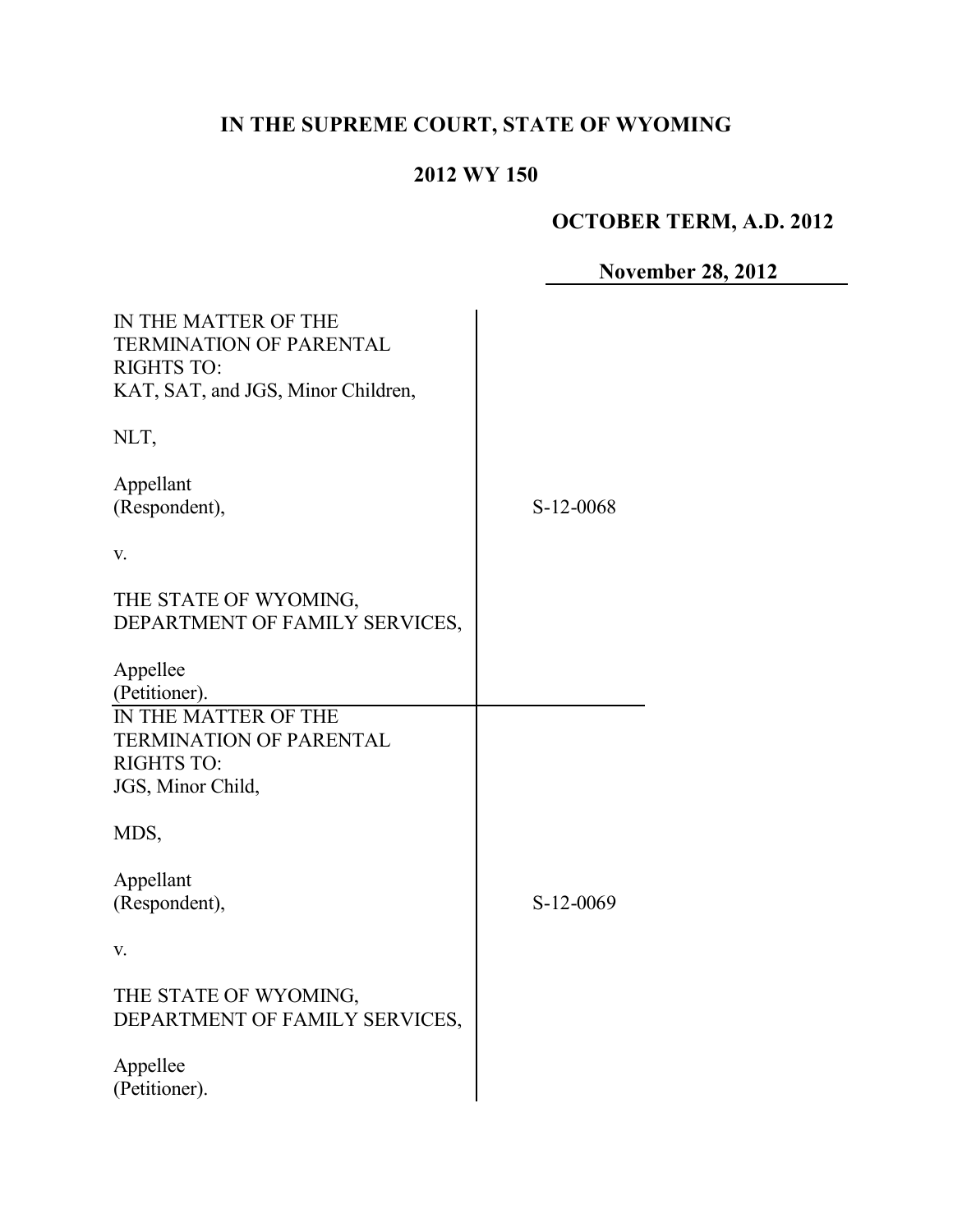## *Appeals from the District Court of Hot Springs County The Honorable Robert E. Skar, Judge*

#### *Case No. S-12-0068:*

#### *Representing Appellant:*

Mary L. Scheible of Scheible Law Office, Thermopolis, Wyoming.

#### *Representing Appellee:*

Gregory A. Phillips, Wyoming Attorney General; Robin Sessions Cooley, Deputy Attorney General; Jill E. Kucera, Senior Assistant Attorney General. Argument by Ms. Kucera.

#### *Guardian Ad Litem:*

Bobbi D. Overfield of Messenger & Overfield, P.C., Thermopolis, Wyoming.

#### *Case No. S-12-0069***:**

#### *Representing Appellant:*

Christopher J. King of Worrall & Greear, P.C., Worland, Wyoming.

#### *Representing Appellee:*

Gregory A. Phillips, Wyoming Attorney General; Robin Sessions Cooley, Deputy Attorney General; Jill E. Kucera, Senior Assistant Attorney General; Christina F. McCabe, Assistant Attorney General. Argument by Ms. McCabe.

#### *Guardian Ad Litem:*

Bobbi D. Overfield of Messenger & Overfield, P.C., Thermopolis, Wyoming.

### *Before KITE, C.J., and GOLDEN,\* HILL, VOIGT, and BURKE, JJ.*

*\*Justice Golden retired effective September 30, 2012.*

**NOTICE: This opinion is subject to formal revision before publication in Pacific Reporter Third. Readers are requested to notify the Clerk of the Supreme Court, Supreme Court Building, Cheyenne, Wyoming 82002, of any typographical or other formal errors so that correction may be made before final publication in the permanent volume.**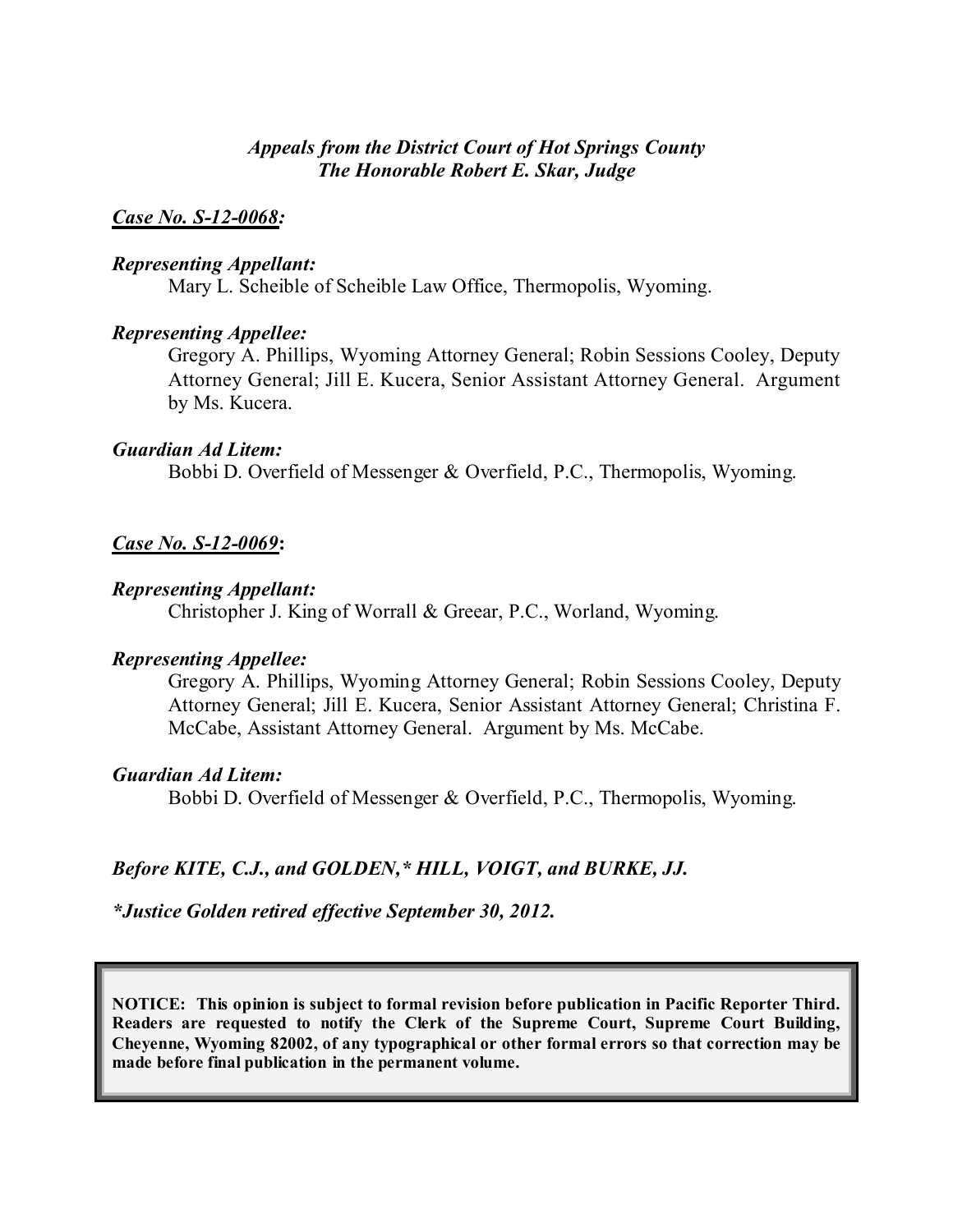## **VOIGT, Justice.**

l

[¶1] This opinion encompasses two separate cases that have been consolidated for the purpose of decision. NLT, who is one of the appellants in this matter, is the mother of KAT, SAT, and JGS. The other appellant, MDS, is the father of JGS. Following a fiveday bench trial, the district court terminated NLT's and MDS's parental rights to the minor children. Both parents appealed, claiming that the Department of Family Services (DFS) failed to provide clear and convincing evidence that their parental rights should be terminated. We affirm the district court's decision.

## **ISSUES**

[¶2] 1. Did DFS present clear and convincing evidence to support the district court's decision to terminate NLT's parental rights to KAT, SAT, and JGS?

2. Did DFS present clear and convincing evidence to support the district court's decision to terminate MDS's parental rights to JGS?

## **FACTS**

[¶3] When she was 17 years old, NLT married CRT, a 45-year-old convicted sex offender. Although NLT knew that her new husband had been convicted of sexually assaulting his son from a previous relationship, she believed that he "had learned his lesson." The couple lived in what can only be described as squalor, and, after seven years of marriage, the couple's first child, KAT, was born on December 13, 2000. Thereafter, a son, CT, was born<sup>1</sup>. NLT believed her relationship with CRT was good until after the children were born. At that point, CRT became abusive towards NLT and the children. When KAT was approximately two years old, NLT removed KAT's diaper and held her down while CRT sexually abused the child. Approximately a year after that event, NLT left the home with the children and, with the help of the Hope Agency, obtained a restraining order against CRT.

[¶4] Although they were separated and the restraining order had been issued, CRT continued to visit NLT and the children and would often stay the night at their apartment. NLT then became pregnant with their third child. NLT moved with her children to Riverton, but returned to Torrington and again lived with CRT. Their third child, SAT, was born on November 1, 2005. Thereafter, NLT divorced CRT and moved with the children back to Riverton.

[¶5] NLT began dating MDS and in April 2007, after becoming pregnant with his child, she moved her family to Thermopolis to live with him. That summer, KAT, CT,

<sup>&</sup>lt;sup>1</sup> DFS has not sought to terminate NLT's parental rights to CT because CT was not living in the home at the time the petition was filed.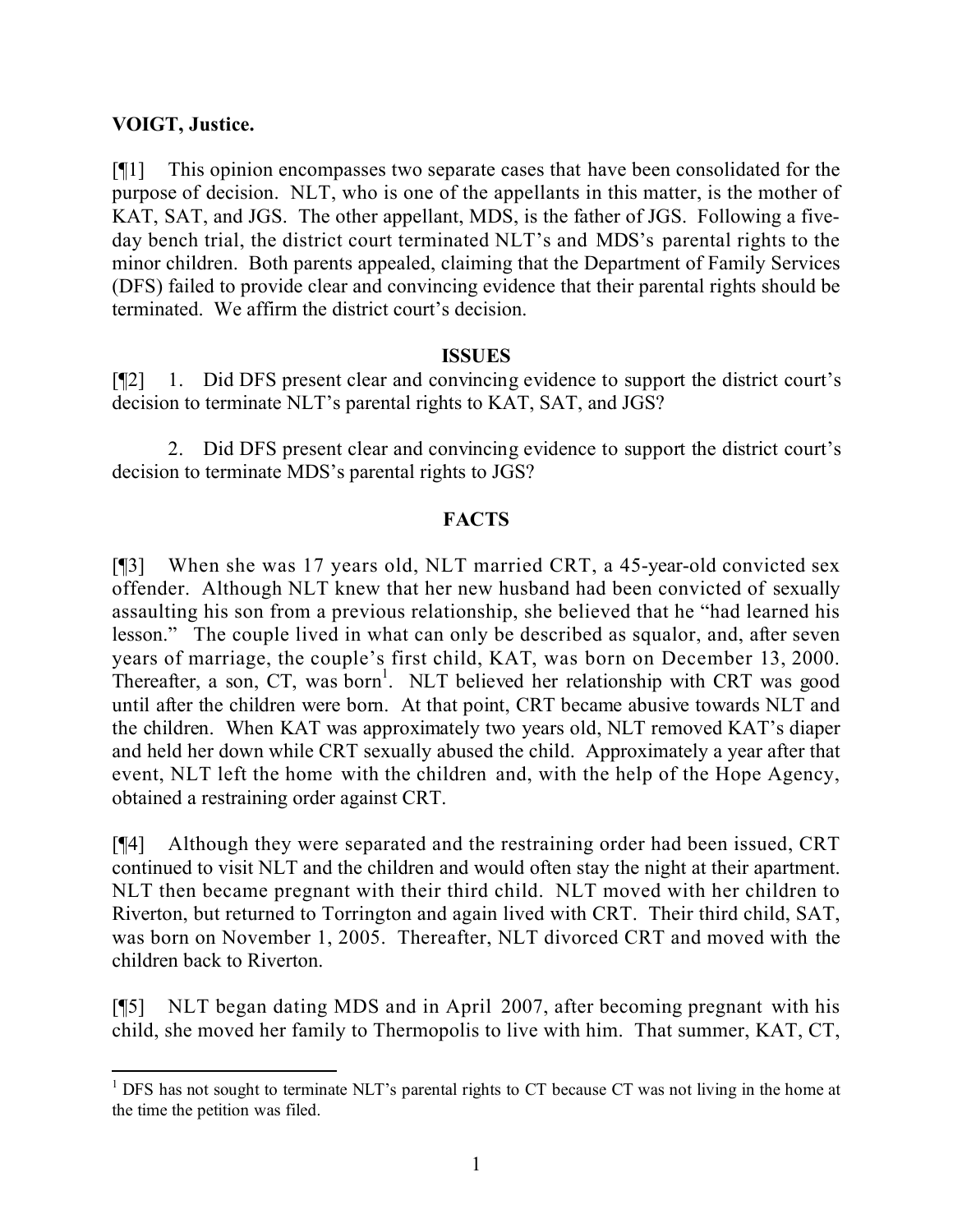and SAT stayed with their father, CRT, for three weeks in Torrington. NLT was concerned about the children when they returned from the visit because the children were all having a difficult time using the bathroom and SAT had a yeast infection. NLT took the children to the doctor and the problems were resolved. NLT's and MDS's child, JGS, was born on October 2, 2007.

[¶6] After JGS was born, KAT disclosed to her mother that her uncle, GT, had touched her inappropriately while she was staying with her father the previous summer. NLT told MDS about KAT's allegations, and MDS advised NLT that she ought not report the abuse because DFS would take the children away. Although NLT was concerned that her children would be taken away, she reported the abuse to the Hope Agency. The DFS office in Torrington was notified of the allegations, but no action was taken or criminal charges filed.

[¶7] In 2008, DFS had two more contacts with the family: one regarding a report of SAT being left alone outside in inappropriate dress for winter and the other after a report of excessive punishment. In response to those reports, DFS offered parenting classes for the family and counseling services for KAT. NLT and MDS agreed to the parenting classes, but declined counseling for KAT. During this time, CT was no longer living with NLT and MDS. According to NLT, MDS and CT were not getting along and, thus, MDS suggested that CT live with CRT. This suggestion was made even though NLT and MDS both believed that CRT had been molesting CT. Although service providers helping the family at the time warned that it was not a good idea to send CT to live with CRT, NLT ultimately agreed to do so because she was afraid that MDS would otherwise make her leave the home.

[¶8] When service providers came to the home to assist NLT and MDS, they often observed inappropriate behavior, usually from MDS. MDS made threatening comments towards the providers and was belittling of NLT in front of others. One provider reported the behavior to her agency's attorney, who felt it was no longer safe for that provider to go to the home. With other providers, MDS generally left the room when parenting skills were discussed, and neither MDS nor NLT "model[ed]" the techniques the providers were using with the children.

[¶9] In January 2009, NLT called her social service aide at DFS to apologize for missing a parenting session earlier in the day. During the conversation, NLT told the social service aide about the incident wherein NLT assisted CRT in sexually abusing KAT. NLT explained that MDS told her he had a tape recording of her disclosing the abuse of KAT to MDS, and that he was going to give the tape to DFS. The social service aide contacted her supervisor and law enforcement. NLT then repeated what she and CRT had done to KAT to Officer McDonald of the Thermopolis Police Department.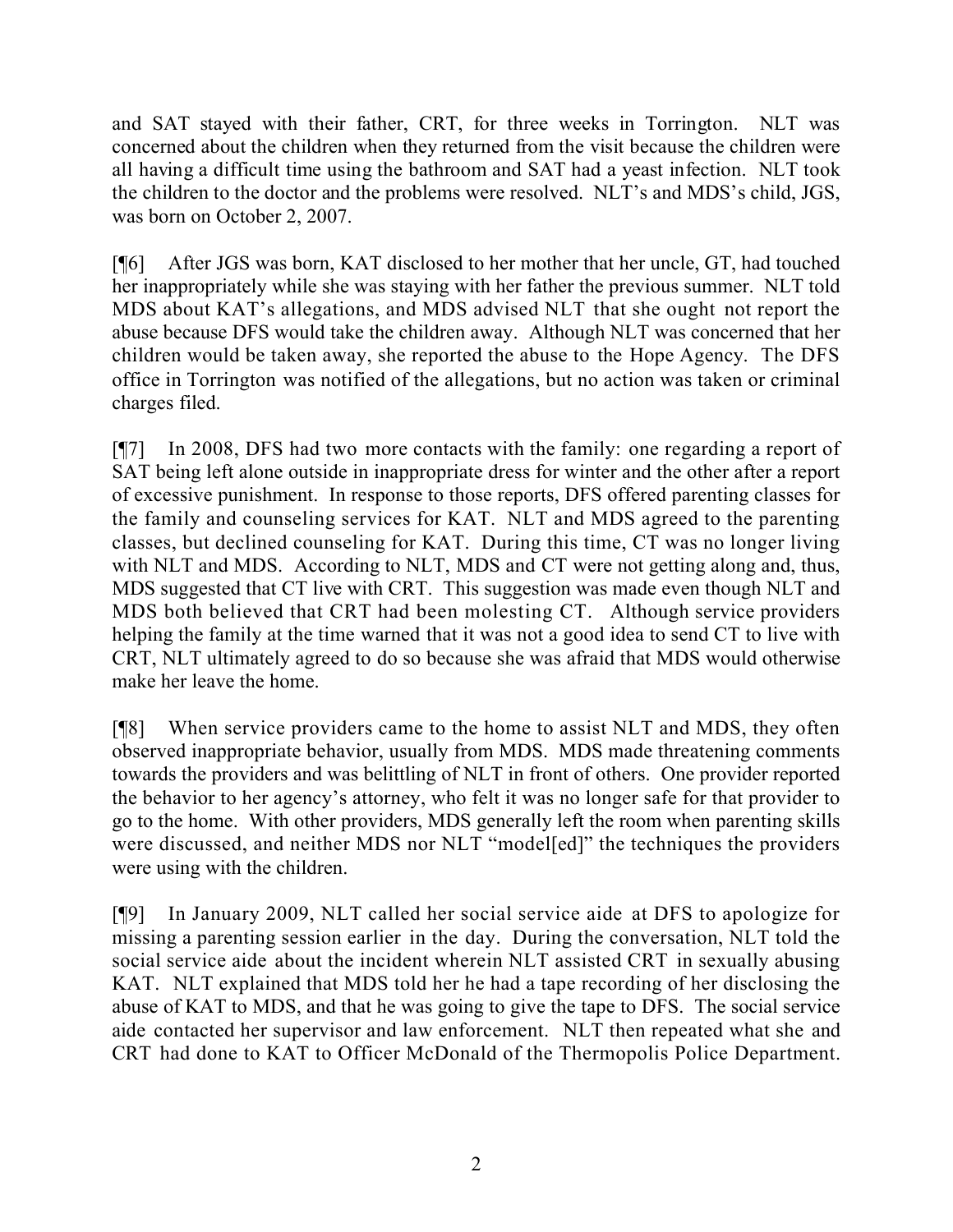Officer McDonald discussed the situation with DFS, the police chief, and the county attorney, and it was decided that NLT's children needed to be taken into protective custody.

[¶10] The Hot Springs County Attorney filed a neglect petition against NLT on February 3, 2009, and a shelter care hearing was held the same day. The juvenile court ordered that KAT and SAT remain in DFS custody for foster care placement, and that JGS be returned to MDS. On February 10, 2009, DFS took KAT to the Children's Advocacy Project for a forensic interview. In that interview, KAT disclosed that she had been sexually abused by her father, CRT, and her uncle, GT. She also disclosed that MDS had sexually abused her, anally raped her, and made her view pornography. Thereafter, MDS was arrested and JGS was placed in protective custody. The county attorney then filed a neglect petition against NLT and MDS on February 13, 2009.

[¶11] DFS developed case plans for both NLT and MDS, with the permanency goal of reunification with the children. NLT's case plan goals were to establish a safe home for the children without financial support from MDS, attend counseling and address treatment needs, obtain a psychosexual and psychological evaluation, take random drug and alcohol tests, and attend regular visitation with the children. MDS's case plan goals were to attend counseling, obtain a psychosexual evaluation, a substance abuse evaluation, a domestic violence and anger management evaluation, maintain consistent housing and employment, and visitation with JGS.

[¶12] Over the next several months, a multidisciplinary team regularly met to evaluate NLT's and MDS's progress in their case plans. MDS failed to comply with any part of his case plan other than visitation, and NLT failed to make attempts to gain employment or housing. During this time, MDS was convicted of two counts of first-degree sexual assault for his conduct with KAT and was sentenced to serve two consecutive terms of 20 to 35 years in prison. Also during this time, the juvenile court found that the allegations against NLT and MDS in each of the petitions were true. On November 16, 2009, the multidisciplinary team recommended that the permanency goal of NLT's and MDS's case plans be changed from reunification to termination of parental rights. The juvenile court ordered that termination be the new goal, and DFS prepared new case plans which reflected that goal.

[¶13] On August 31, 2010, DFS filed a petition to terminate NLT's parental rights to KAT, SAT, and JGS pursuant to Wyo. Stat. Ann. §14-2-309(a)(iii) and (v) (Lexis Nexis 2011) and MDS's parental rights to JGS pursuant to Wyo. Stat. Ann. § 14-2-309(a)(iii), (iv), and (v).<sup>2</sup> The district court held a five-day bench trial in June 2011, where all parties

l <sup>2</sup> The relevant portions of Wyo. Stat. Ann.  $\S$  14-2-309 state: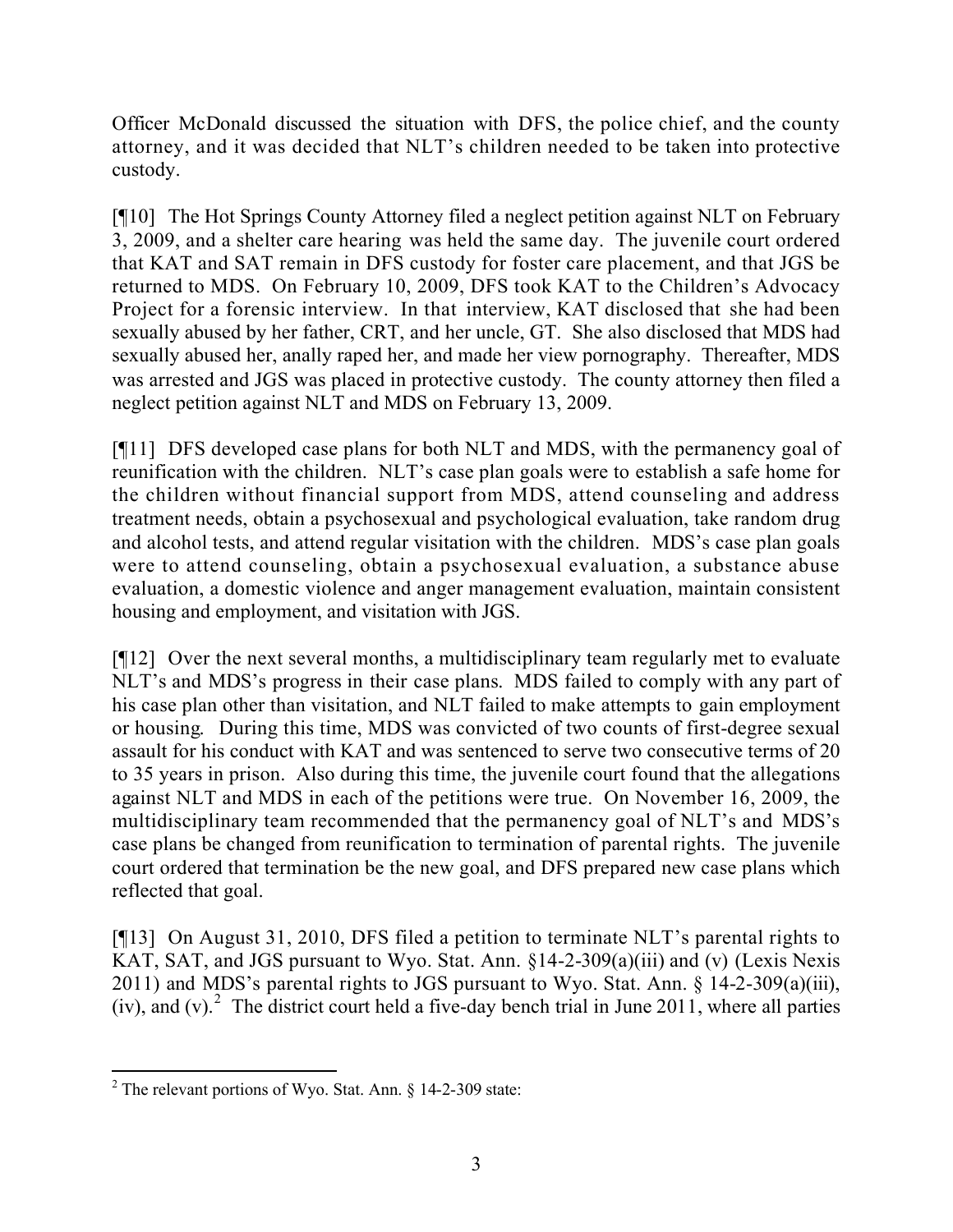presented witnesses and exhibits. Thereafter, the district court found clear and convincing evidence of each allegation in the petition, and granted the petition to terminate NLT's parental rights to KAT, SAT, and JGS, and the petition to terminate MDS's parental rights to JGS.

#### **STANDARD OF REVIEW**

[¶14] In their appeals, NLT and MDS both claim that DFS failed to present clear and convincing evidence that supports the district court's decision to terminate their parental rights. We use our traditional sufficiency of the evidence standard of review when considering whether sufficient evidence was presented to terminate parental rights:

> We examine the evidence in the light most favorable to the party prevailing below, assuming all favorable evidence to be true while discounting conflicting evidence presented by the unsuccessful party. This Court then reviews the supporting evidence to ascertain if it clearly and convincingly satisfies the statutory elements required to support termination. Evidence is clear and convincing if it would persuade a trier of fact that the truth of the contention is highly probable. This Court may examine all of the properly admissible evidence in the record, but we do not reweigh the evidence. In applying our standard of review, we keep in mind that the

l

. . . .

(iii) The child has been abused or neglected by the parent and reasonable efforts by an authorized agency or mental health professional have been unsuccessful in rehabilitating the family or the family has refused rehabilitative treatment, and it is shown that the child's health and safety would be seriously jeopardized by remaining with or returning to the parent;

(iv) The parent is incarcerated due to the conviction of a felony and a showing that the parent is unfit to have the custody and control of the child;

<sup>(</sup>a) The parent-child legal relationship may be terminated if any one (1) or more of the following facts is established by clear and convincing evidence:

<sup>(</sup>v) The child has been in foster care under the responsibility of the state of Wyoming for fifteen (15) of the most recent twenty-two (22) months, and a showing that the parent is unfit to have custody and control of the child[.]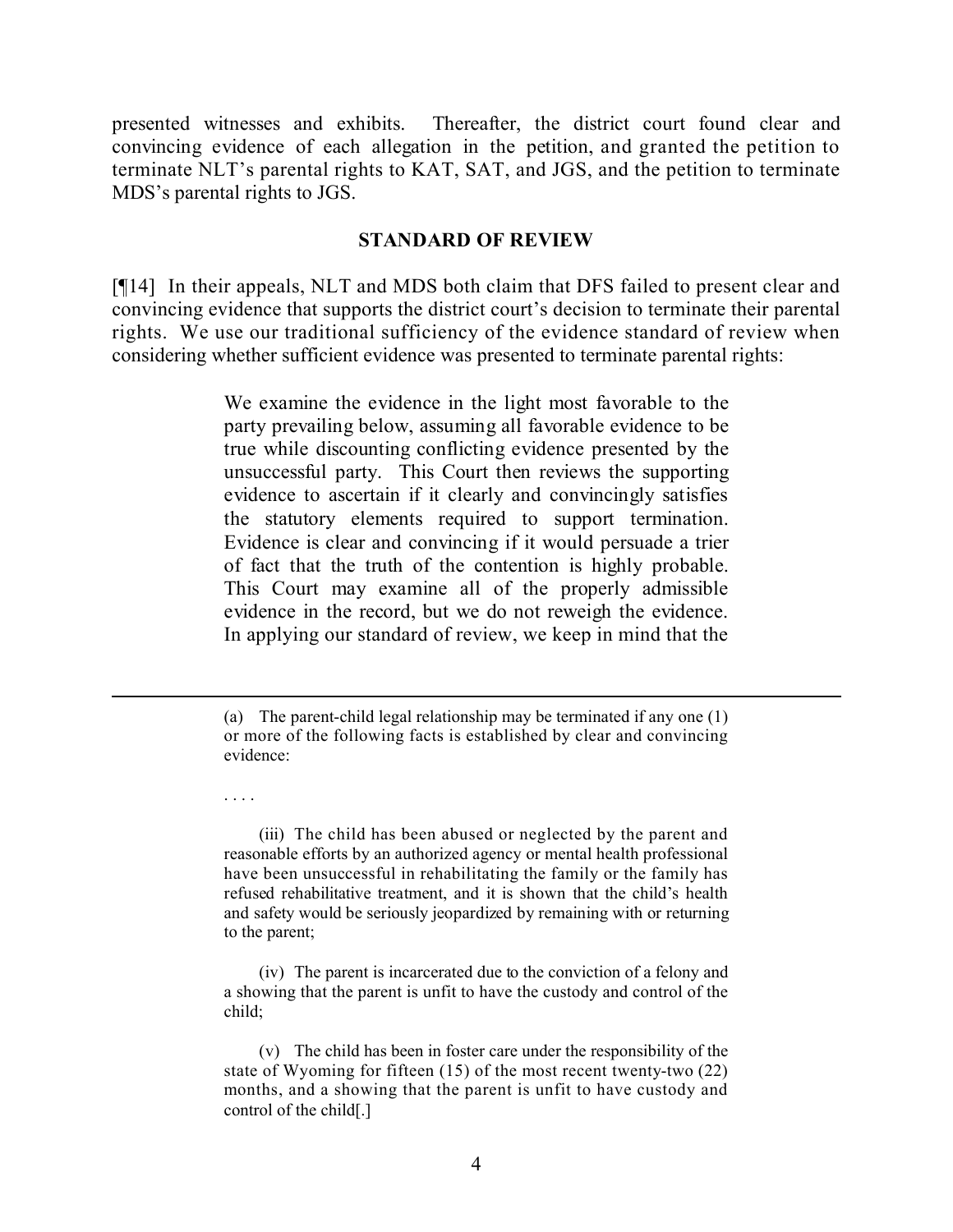right to associate with one's family is fundamental and strictly scrutinize petitions to terminate parental rights.

*MSH v. ALH*, 2012 WY 29, ¶ 12, 271 P.3d 983, 986 (Wyo. 2012) (quoting *JLW v. CAB (In re WDW)*, 2010 WY 9, ¶ 17, 224 P.3d 14, 19 (Wyo. 2010) (internal citations omitted)).

## **DISCUSSION**

## **Termination of NLT's parental rights**

[¶15] DFS petitioned that NLT's parental rights to KAT, SAT, and JGS be terminated on two grounds. First, DFS sought termination pursuant to Wyo. Stat. Ann. § 14-2- 309(a)(iii), which requires DFS to prove by clear and convincing evidence that the children have been abused or neglected by the parent, that DFS has made reasonable efforts to rehabilitate the family, and that the children's health and safety would be seriously jeopardized if returned to the parent. Second, DFS sought termination pursuant to Wyo. Stat. Ann.  $\S$  14-2-309(a)(v), which requires DFS to prove by clear and convincing evidence that the children have been in foster care for 15 of the most recent 22 months and that the parent is unfit to have custody and control of the children. NLT claims that DFS failed to prove by clear and convincing evidence any of the requirements of Wyo. Stat. Ann. § 14-2-309(a)(iii) and that DFS failed to prove that she is unfit to have custody and control of her children, as required by Wyo. Stat. Ann.  $\S$  14-2-309(a)(v).

[¶16] Although DFS requested that NLT's parental rights be terminated pursuant to two separate grounds, and the district court found that both of those grounds had been sufficiently proven, "[p]arental rights may be terminated on a finding of just one" of the stated subsections enunciated in Wyo. Stat. Ann. § 14-2-309. *SD v. Carbon Cnty. Dep't of Family Servs.*, 2002 WY 168, ¶ 6, 57 P.3d 1235, 1238 (Wyo. 2002). For that reason, we find it appropriate to affirm the district court's decision to terminate NLT's parental rights so long as one of the bases in Wyo. Stat. Ann. § 14-2-309 has been proven with clear and convincing evidence. We find that DFS did provide clear and convincing evidence to support the district court's finding to terminate NLT's parental rights pursuant to Wyo. Stat. Ann.  $\frac{1}{2}$  14-2-309(a)(v).

[ $[17]$ ] As mentioned above, Wyo. Stat. Ann. § 14-2-309(a)(v) requires DFS to prove with clear and convincing evidence that the children have been in foster care 15 of the most recent 22 months and that NLT is unfit to have custody and control of the children. NLT does not dispute that the children have been in foster care for 15 of the last 22 months. Therefore, we need only determine whether there was clear and convincing evidence presented that NLT is unfit to have custody and control of the children. We find that DFS met that burden.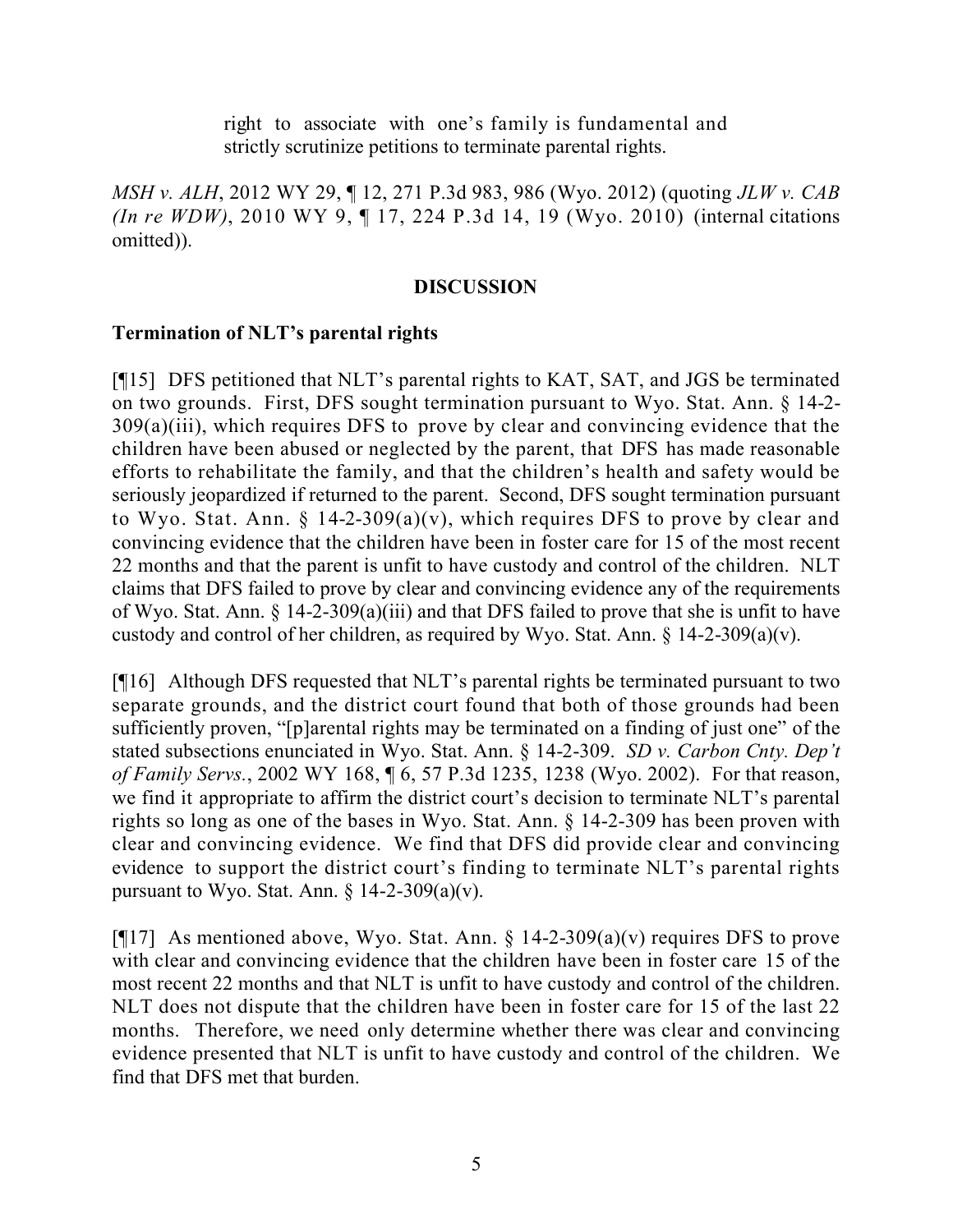[¶18] The termination statutes do not define the term "unfit;" however, this Court has determined that "fitness includes the ability to meet the ongoing physical, mental and emotional needs of the child." *R.L.A. v. State, Dep't of Family Servs. (In re L.A.)*, 2009 WY 109, ¶ 14, 215 P.3d 266, 269 (Wyo. 2009). Further:

> It is well-settled that a parent's fitness is to be determined at the time of the termination trial. *AJJ v. State (In re KMJ)*, 2010 WY 142, ¶ 17, 242 P.3d 968, 971 (Wyo. 2010). "That does not mean, however, that the district court must ignore evidence of a parent's previous unfitness." *Id*. This Court recently reiterated that "[i]t is appropriate for a district court to consider a parent's history and pattern of behavior over time in determining whether rights should be terminated." *JLW v. CAB (In re WDW)*, 2010 WY 9, ¶ 24, 224 P.3d 14, 20 (Wyo. 2010) (citations omitted). Evidence of past behavior is "plainly relevant in determining current parental fitness." *JD v. State (In re AE)*, 2009 WY 78, ¶ 18, 208 P.3d 1323, 1328 (Wyo. 2009).

*PRG v. State, Dep't of Family Servs. (In re KMO)*, 2012 WY 100, ¶ 20, 280 P.3d 1216, 1222 (Wyo. 2012).

[¶19] DFS presented a tremendous amount of evidence at trial demonstrating NLT's past and current inability to meet the ongoing physical, mental, and emotional needs of KAT, SAT, and JGS. When NLT married CRT, and chose to have children with him, she knew that he previously had been convicted of sexually abusing his son from a prior relationship. After the children were born, CRT became abusive, and NLT chose to remain in that relationship for several years. Tragically, NLT also participated in the abuse of, at least, KAT, as she admitted that she removed two-year-old KAT's diaper and held her down by her arms and legs so that CRT could sexually abuse the child. Even after NLT moved out and received a restraining order against CRT, she continued to allow him to visit the family and eventually became pregnant with their third child. After NLT divorced CRT, she continued to let the children spend weeks at a time alone with CRT, despite her knowledge regarding his history of abuse.

[¶20] DFS also presented evidence that, after NLT divorced CRT and moved to Thermopolis with MDS, the family's life was still very dysfunctional. The family was receiving services from Early Head Start, and the service providers who assisted the family testified that NLT and MDS were not working on recommended parenting skills and that MDS treated NLT poorly while the providers were in the home, including threats to kick NLT out of the home. There also came a time when MDS and NLT's young son, CT, were not getting along. MDS told NLT that she needed to send CT to live with CRT or else NLT and her children would have to move out of the home. Instead of moving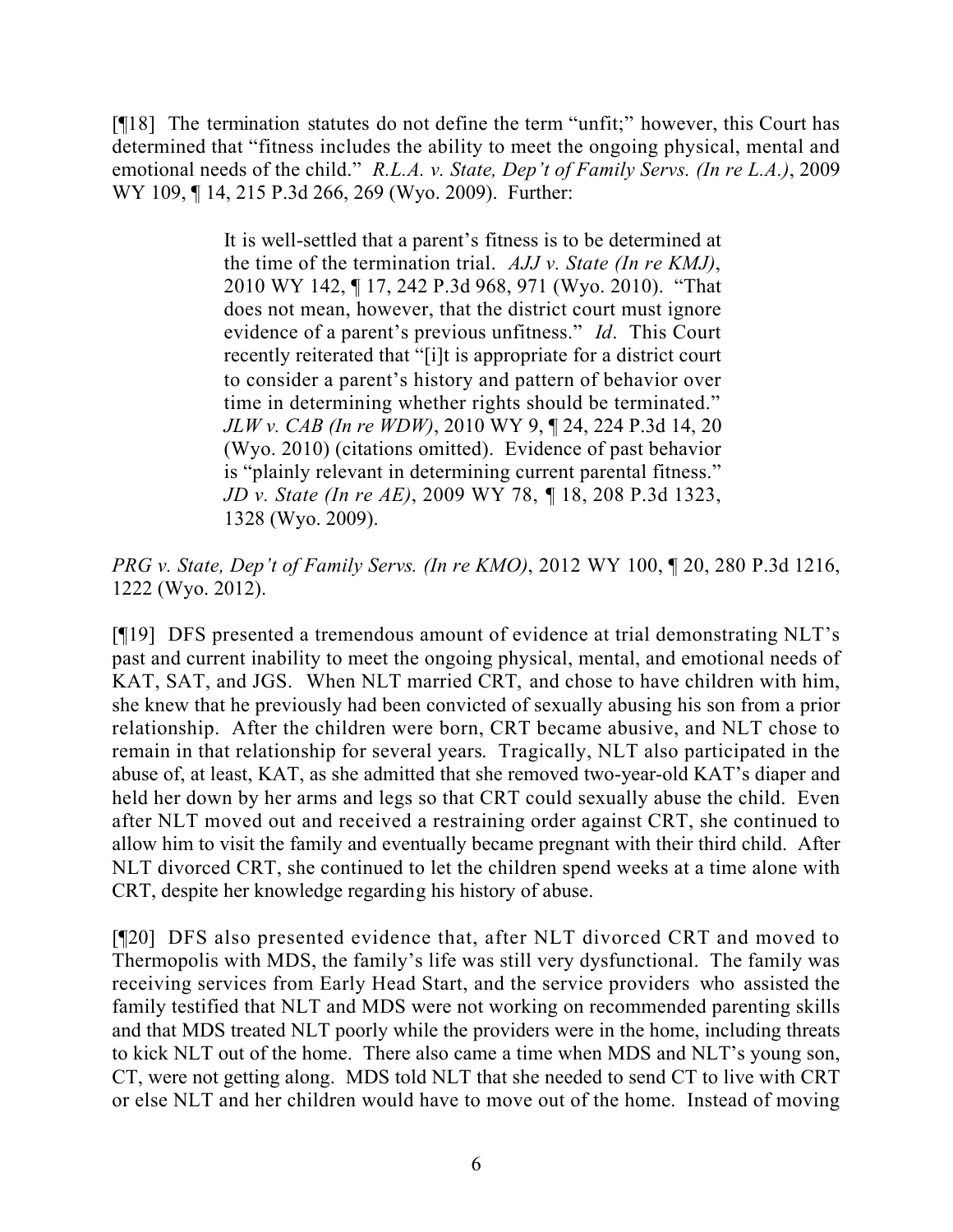out with her children, NLT chose to allow CT to live with CRT--a man she and MDS suspected of sexually abusing the child.

[¶21] Once the children were taken into protective custody, KAT stated that, not only had she been sexually abused by her father and uncle, she had been sexually abused by MDS. Nonetheless, NLT continued to live with and support MDS. Mother attempted to influence KAT by talking about MDS at her visitations with the children, although she specifically had been told by DFS not to bring him up in conversation. NLT also testified on MDS's behalf at trial, and later admitted to committing perjury at the trial in an attempt to help him.

[¶22] NLT has failed to find a safe and appropriate place for her to live with her children, and has not found full-time employment to support her family. Further, her parenting skills never improved, despite assistance from DFS and other agencies. NLT's therapist testified that NLT always put MDS's needs before those of the children, and would continue to put other's needs before her children's in the future. Further, NLT is vulnerable and subject to manipulation by people who are "predatory or unscrupulous." This is particularly concerning because, at the time of trial, NLT was dating a man with a history of domestic violence. The therapist also testified that NLT's everyday functioning level would have to change in order for her adequately to parent her children and that she would always need extraordinary support from others. KAT's therapist testified that KAT will need a greater amount of protection and safety than most children, due to her past victimization. The therapist also expressed that she has concerns about NLT's ability to provide that structure for KAT. Similarly, SAT's speech pathologist testified that she felt placing SAT back into an unstructured environment would be detrimental to the child's progress.

[¶23] All of this evidence clearly and convincingly demonstrates that NLT is unfit to have custody and control of KAT, SAT, and JGS. She knowingly and routinely put the children into harm's way at the behest of others. She chose to continue to live with men who were abusive towards her and her children, and actively participated in the sexual abuse of one of the children. She chose to testify on behalf of MDS, who was accused and convicted of sexually abusing her daughter. She cannot provide financially for herself or her children and she has not found an adequate home. She simply does not have the skills required to be an adequate parent.

[¶24] NLT does not dispute any of the evidence presented by DFS. Instead, she argues that she can be a fit parent now that she "has aligned herself with professionals and agencies to help her provide [the] structure and services" that her children will need. NLT explains that she is mildly retarded and suffers from epilepsy and that she needs assistance with her children because she was not raised in an environment that encouraged stability. While we are sympathetic to NLT's difficulties, "[I]t would seem unreasonable and not for the best interests of the child[ren] that professional welfare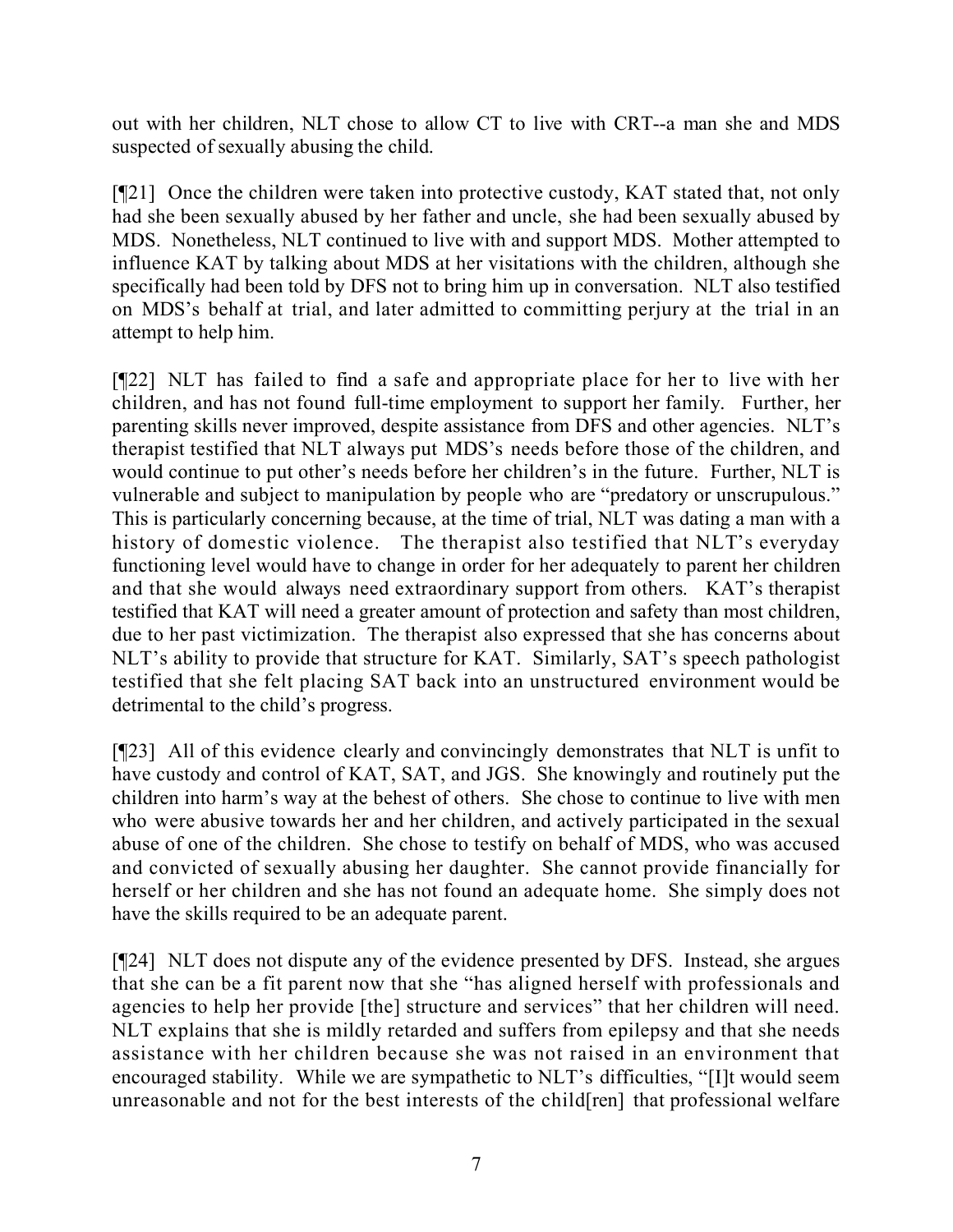workers should be furnished to care for [these] child[ren] in the parental home on a twenty-four-hour basis for the many years until the child[ren] [] can be self-sufficient." *MN v. State, Dep't of Family Servs. (In re MN)*, 2003 WY 135, ¶ 27, 78 P.3d 232, 238 (Wyo. 2003) (quoting *Matter of C.M.*, 556 P.2d 514, 519 (Wyo. 1976)).

> We are not unsympathetic to the disabilities and hardships of the parents. However, this case demonstrates a situation in which the best interest of the child and the fundamental rights of the parents diverge. While we zealously guard the fundamental right of parents to care for and associate with their children, we also recognize that a child has the fundamental right to live in an environment free from filth, health hazards, and danger; he also has the right to nourishment, education, and necessary medical attention. *Matter of MLM*, 682 P.2d 982, 990 (Wyo. 1984). "When the rights of a parent and the rights of a child are on a collision course, the rights of the parent must yield." *Id.*

*SD*, 2002 WY 168, ¶ 27, 57 P.3d at 1241. We find that the district court's conclusion that DFS presented clear and convincing evidence that NLT is unfit to have custody and control of KAT, SAT, and JGS was appropriate, and affirm the district court's order terminating NLT's parental rights.

## **Termination of MDS's parental rights**

[¶25] DFS petitioned the district court to terminate MDS's parental rights on three different grounds. The first two grounds are the same as what were alleged against NLT above--Wyo. Stat. Ann.  $\S$  14-2-309(a)(iii) and (v). DFS additionally petitioned the district court to terminate MDS's parental rights to JGS upon the grounds found in Wyo. Stat. Ann.  $\S$  14-2-309(a)(iv). That subsection requires DFS to show by clear and convincing evidence that MDS is incarcerated due to a felony conviction and that he is unfit to have the custody and control of the child. Wyo. Stat. Ann.  $\S$  14-2-309(a)(iv). We find that the record shows clear and convincing evidence that MDS is incarcerated due to a felony conviction and is unfit to have the custody and control of JGS; therefore, we affirm the district court's order terminating MDS's parental rights to the child.

[¶26] MDS does not dispute that he currently is incarcerated due to a felony conviction. Therefore, we need only determine whether DFS provided sufficient evidence to show that MDS is unfit to have the custody and control of JGS. The fact that MDS is incarcerated is not *per se* evidence of unfitness. *CDB v. DJE*, 2005 WY 102, ¶ 6, 118 P.3d 439, 441 (Wyo. 2005). His "incarceration is, however, a reality that severely impacts the parent-child relationship and therefore cannot be ignored." *Id*. Here, MDS's incarceration will have a severe impact upon his "ability to meet the ongoing physical,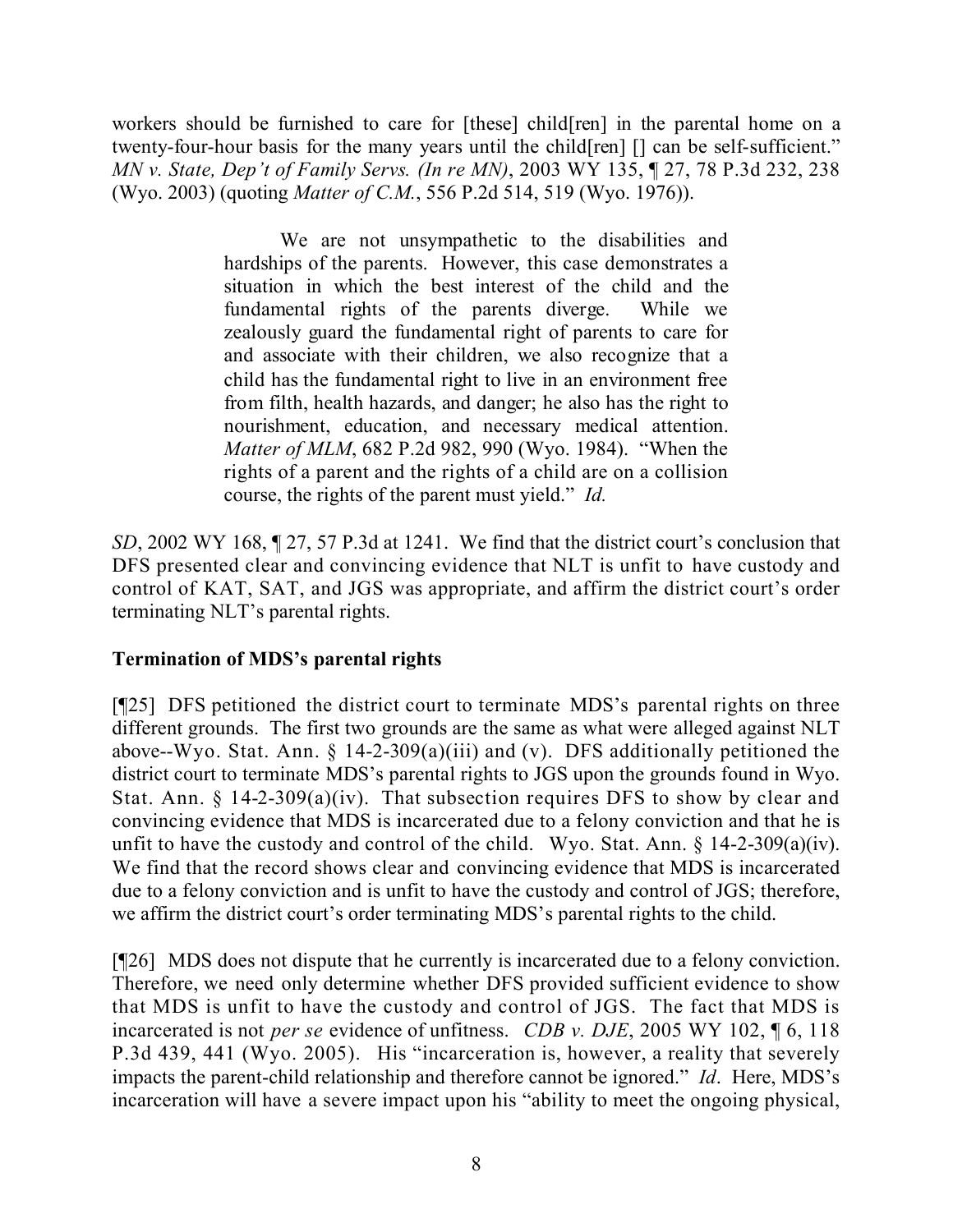mental, and emotional needs of [JGS]." *MSH*, 2012 WY 29, ¶ 8, 271 P.3d at 986 (quoting *R.L.A. v. Dep't of Family Servs. (In re L.A.)*, 2009 WY 109, ¶ 14, 215 P.3d 266, 269 (Wyo. 2009)). MDS is currently serving two consecutive sentences of not less than 20 years nor more than 35 years in the Wyoming State Penitentiary. *See Sullivan v. State,* 2011 WY 46, ¶ 8, 247 P.3d 879, 881 (Wyo. 2011). JGS will be well into his adulthood before MDS will even be eligible for parole. MDS will not be able appropriately to care for his child's ongoing physical, mental, or emotional needs because he will be in prison for JGS's entire childhood. *See CDB*, 2005 WY 102, ¶ 7, 118 P.3d at 441; *MSH*, 2012 WY 29, ¶ 17, 271 P.3d at 987.

[¶27] The reason for MDS's incarceration is also evidence that he is unfit to care for his child. MDS was convicted of sexually assaulting JGS's half-sister, KAT. KAT revealed that MDS had anally raped her on two separate occasions, made her taste his semen, forced her to watch pornography, and that he inappropriately touched her on other occasions. *See Sullivan*, 2011 WY 46, ¶ 3, 247 P.3d at 881. We have recognized that "[t]here can be nothing that makes a parent more intrinsically unfit than abusing his child." *CDB*, 2005 WY 102, ¶ 7, 118 P.3d at 441. MDS claims that this should not be applied in his case, as there were no allegations that he abused his own child; only his child's half-sister. While MDS's assertion may be accurate, we do not believe that distinction weighs in favor of showing he is a fit parent. It shows that he is a convicted sexual offender who preyed upon his child's sibling--a child who was living in the home as part of MDS's and JGS's family. To date, MDS has refused to take responsibility for his criminal actions against KAT. While this behavior may not have been physically directed toward JGS, it nonetheless affects him, and illustrates MDS's "extreme moral delinquency," which "graphically demonstrates that [MDS] is an unfit parent by any standard." *In re Adoption of JLP*, 774 P.2d 624, 632 (Wyo. 1989).

[¶28] DFS presented clear and convincing evidence that MDS is incarcerated due to a felony conviction and that he is unfit to have custody and control of JGS. JGS will be well into adulthood by the time MDS will become eligible for parole. Due to the length of his incarceration, MDS will not be able to provide for JGS's ongoing physical, mental, or emotional needs during his childhood. Further, MDS committed horrendous acts against KAT--JGS's half-sister--while they were all living together as a family. We, therefore, affirm the district court's order terminating MDS's parental rights to JGS.

### **CONCLUSION**

[¶29] DFS presented clear and convincing evidence at trial to support the district court's decision to terminate NLT's parental rights to KAT, SAT, and JGS, pursuant to Wyo. Stat. Ann.  $\S$  14-2-309(a)(v). The evidence demonstrated that all of the children had been in foster care for 15 of the most recent 22 months, and that NLT continuously put her children in dangerous situations, placed the wants and desires of her ex-husband and boyfriends ahead of the welfare of her children, and cannot meet the basic financial and